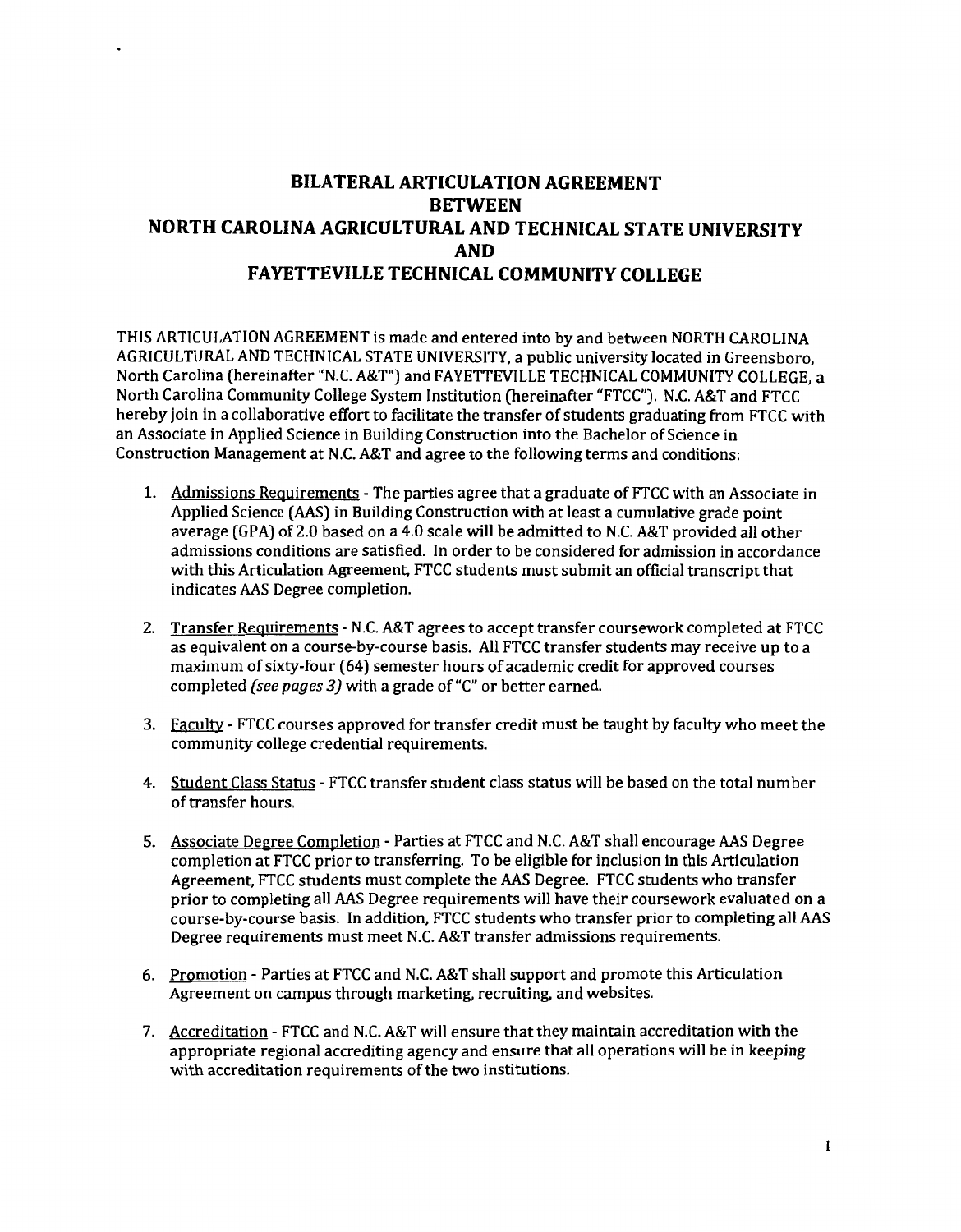8. Official Designees for Articulation Agreement Administration - The following representatives will jointly administer this Articulation Agreement and will be responsible for the evaluation and assessment of this Articulation Agreement between N.C. A&T and FTCC.

| Dr. Beryl McEwen                       | Pamela Gibson                                   |
|----------------------------------------|-------------------------------------------------|
| Provost and Executive Vice             | Dean of Engineering & Applied Technology        |
| <b>Chancellor for Academic Affairs</b> |                                                 |
| North Carolina A&T State University    | <b>Fayetteville Technical Community College</b> |
| 1601 East Market Street                | 2201 Hull Road                                  |
| Greensboro, NC 27411                   | Fayetteville, NC 28303                          |
| 336-334-7965                           | 910-486-3930                                    |
| mcewenb@ncat.edu                       | gibsonp@faytechcc.edu                           |

9. Agreement Review. Change. and Termination - This Articulation Agreement shall be reviewed at least once every three years, by the designated officials at both institutions and is subject to change by mutual written consent. Either party may revoke this agreement by written notice to the other party, giving at least one year's notice of intent to discontinue the agreement. However, it is understood and agreed that any student admitted to N.C. A&T under this Articulation Agreement will be allowed to complete the program notwithstanding the termination provision above, so long as such student is in good standing and is making progress toward degree completion. This Articulation Agreement is effective beginning the Fall semester 2020.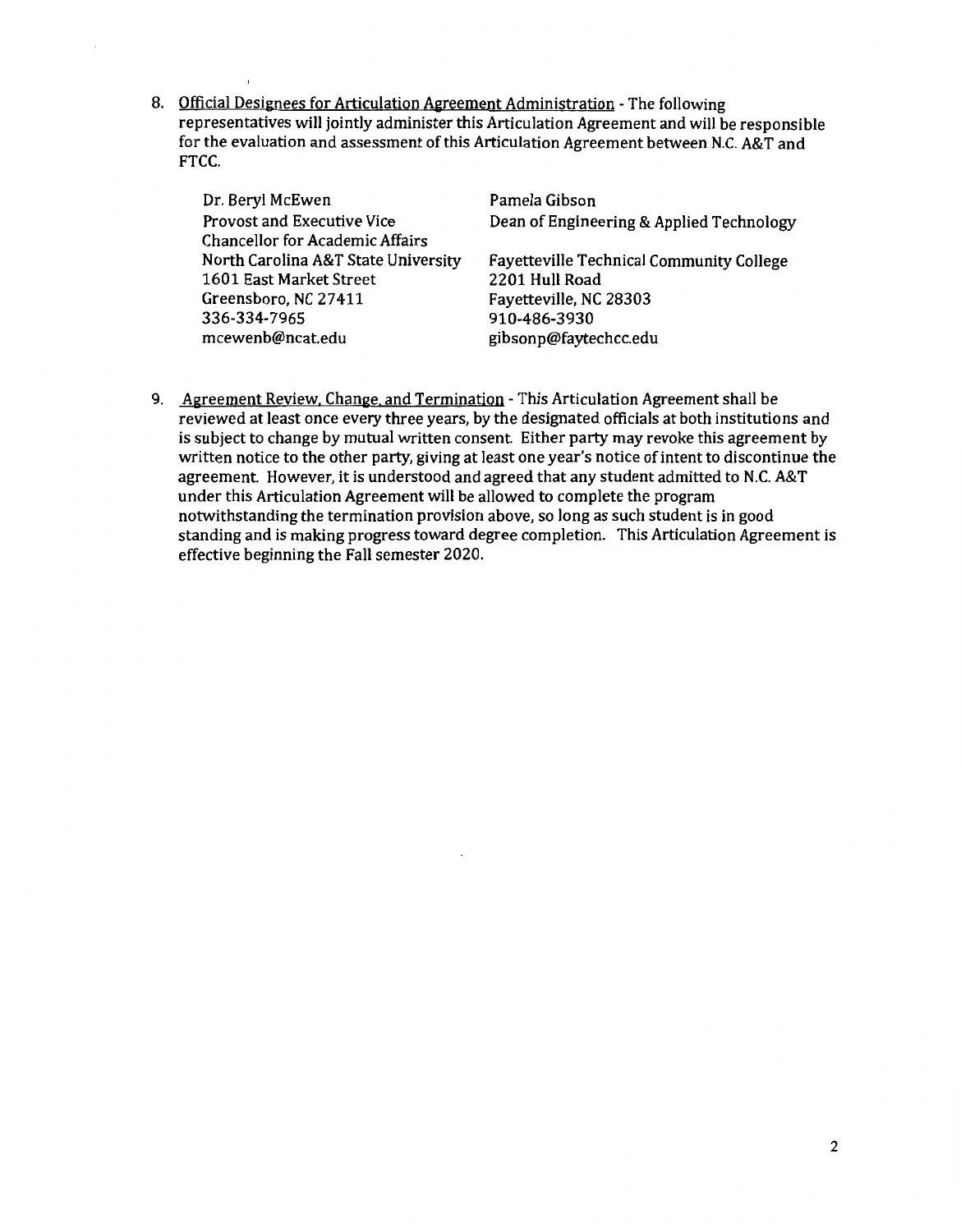|            | <b>Fayetteville Technical Community College</b><br><b>Building Construction</b><br><b>Associate in Applied Science</b> |                                                                           |    |                 | <b>NORTH CAROLINA A&amp;T STATE UNIVERSITY</b><br><b>Construction Management</b><br><b>Bachelor</b> of Science |                                                                   |                         |  |  |
|------------|------------------------------------------------------------------------------------------------------------------------|---------------------------------------------------------------------------|----|-----------------|----------------------------------------------------------------------------------------------------------------|-------------------------------------------------------------------|-------------------------|--|--|
| <b>ACA</b> | 122                                                                                                                    | <b>College Transfer Success</b>                                           | 1  | <b>FRST</b>     | 101                                                                                                            | <b>College Success</b>                                            | 1                       |  |  |
| <b>BPR</b> | 130                                                                                                                    | <b>Blueprint Reading/Constr</b>                                           | 3  | <b>CM</b>       | 150                                                                                                            | <b>Construction Documents</b>                                     | 3                       |  |  |
| CAR        | 110                                                                                                                    | Intro to Carpentry                                                        | 2  | CM<br><b>CM</b> | 200<br>301                                                                                                     | <b>Industrial Experience I</b><br><b>Industrial Experience II</b> | 1                       |  |  |
| <b>CAR</b> | 111                                                                                                                    | Carpentry I                                                               | 8  | <b>CM</b>       | 100                                                                                                            | Introduction to Construction Mgmt                                 | 3                       |  |  |
| <b>CMT</b> | 120                                                                                                                    | Codes and Inspections                                                     | 3  | CM              | 215                                                                                                            | <b>Light Construction Methods &amp;Codes</b>                      | 3                       |  |  |
| CAR        | 112                                                                                                                    | Carpentry II                                                              | 8  | CM              | 160                                                                                                            | <b>Constr Drawings &amp; Specifications</b>                       | 3                       |  |  |
| <b>CST</b> | 241                                                                                                                    | <b>Planning/Estimating I</b>                                              | 3  | <b>CM</b>       | 233                                                                                                            | <b>Construction Estimating I</b>                                  | $\overline{\mathbf{3}}$ |  |  |
| <b>ENG</b> | 111                                                                                                                    | Writing and Inquiry                                                       | 3  | <b>ENGL</b>     | 100                                                                                                            | <b>Ideas &amp; Their Expressions I</b>                            | 3                       |  |  |
| CAR        | 113                                                                                                                    | Carpentry III                                                             | 6  | CM              | 190                                                                                                            | <b>Construction Materials</b>                                     | 3                       |  |  |
| <b>MAT</b> | 171                                                                                                                    | Precalculus Algebra                                                       | 4  | <b>MATH</b>     | 111                                                                                                            | College Algebra & Trig                                            | 4                       |  |  |
| <b>COM</b> | 120                                                                                                                    | Intro Interpersonal Communication                                         | 3  | *SPCH           | 316                                                                                                            | <b>Interpersonal Communication</b>                                | 3                       |  |  |
| <b>CST</b> | 131                                                                                                                    | OSHA/Safety/Certification                                                 | 3  | CM              | 320                                                                                                            | <b>Construction Safety</b>                                        | 3                       |  |  |
| <b>ECO</b> | 251                                                                                                                    | <b>Prin of Microeconomics (Recommended)</b>                               | 3  | <b>ECON</b>     | 200                                                                                                            | <b>Prin of Economics</b>                                          | 3                       |  |  |
| <b>SST</b> | 140                                                                                                                    | Green Bldg. & Design Concepts                                             | 3  | $*CM$           | 140T                                                                                                           | Green Bldg. & Design Concepts                                     | 3                       |  |  |
| <b>CST</b> | 221                                                                                                                    | Statics/Structures                                                        | 4  | <b>CM</b>       | 210                                                                                                            | <b>Principles of Structures</b>                                   | 3                       |  |  |
| <b>BUS</b> | 137                                                                                                                    | <b>Principles of Mgmt (Recommended)</b>                                   | 3  | <b>MGMT</b>     | 201                                                                                                            | <b>Principles of Management</b>                                   | 3                       |  |  |
| <b>HUM</b> | 110                                                                                                                    | <b>Technology &amp; Society (Recommended)</b>                             | 3  | <b>ENGL</b>     | 200                                                                                                            | <b>Survey of Humanities I</b>                                     | 3                       |  |  |
|            |                                                                                                                        | <b>Total Hours</b><br>*This fulfills the Technical Election vacations and | 63 |                 |                                                                                                                | <b>Total Hours</b>                                                | 49                      |  |  |

*\*This fulfills the Technical Electi~e requirement* 

## **REMAINING REQUIRED COURSES TO COMPLETE DEGREE PROGRAM REQUIREMENTS**

|           |     | (In addition to any requirements above not fulfilled) |                |             |     |                                       |     |
|-----------|-----|-------------------------------------------------------|----------------|-------------|-----|---------------------------------------|-----|
| CM        | 214 | Surveying                                             | 2              |             |     | <b>Global Awareness Elective</b>      | 3   |
| CM        | 224 | Surveying Lab                                         |                | <b>CHEM</b> | 100 | <b>Physical Science</b>               | 3   |
| CM        | 216 | <b>Construction Methods &amp; Equipment</b>           | 3              | <b>CHEM</b> | 110 | Physical Science Lab                  |     |
| <b>CM</b> | 256 | Intro to Building Info Modeling                       | 3              | <b>PHYS</b> | 225 | <b>College Physics I</b>              | 3   |
| CM        | 318 | <b>Estimating Software Appl</b>                       | 3              | <b>PHYS</b> | 235 | <b>College Physics I Lab</b>          |     |
| <b>CM</b> | 331 | <b>Structural Systems</b>                             | 3              | <b>MATH</b> | 112 | Calc for Business and Tech            | 4   |
| CM        | 394 | Constr Planning & Scheduling/Control                  | 3              | <b>ACCT</b> | 210 | Funda of Accounting for Decision Mak  | 3   |
| CM        | 400 | Senior Seminar                                        | $\overline{2}$ | <b>MGMT</b> | 303 | <b>Legal Environment of Business</b>  | 3   |
| <b>CM</b> | 401 | Senior Capstone Project                               | 3              | <b>MGMT</b> | 343 | Entrepreneurship                      | 3   |
| CM        | 412 | <b>Environmental Control Systems</b>                  | 3              | <b>ENGL</b> | 101 | Ideas & Their Expressions II          | 3   |
| CM        | 438 | <b>Construction Management</b>                        | 3              |             |     | African Amer Culture & Hist Elective  | 3   |
| <b>CM</b> | 448 | <b>Foundations Soils &amp; Mechanics</b>              | 3              |             |     |                                       |     |
| <b>CM</b> | 450 | <b>Construction Contracts &amp; Law</b>               | 3              |             |     |                                       |     |
| CM        | 460 | Prin of Sustainable Dev & Cons                        | 3              |             |     | <b>Total Additional Hours</b>         | 71  |
| <b>CM</b> | 496 | Constr Fin Manage and Organi                          | 3              |             |     | <b>REQUIRED TOTAL HOURS FOR MAJOR</b> | 120 |

 $\eta$ 

 $\gamma_{\rm eff}$ 

 $\alpha^{-1}$ 

3